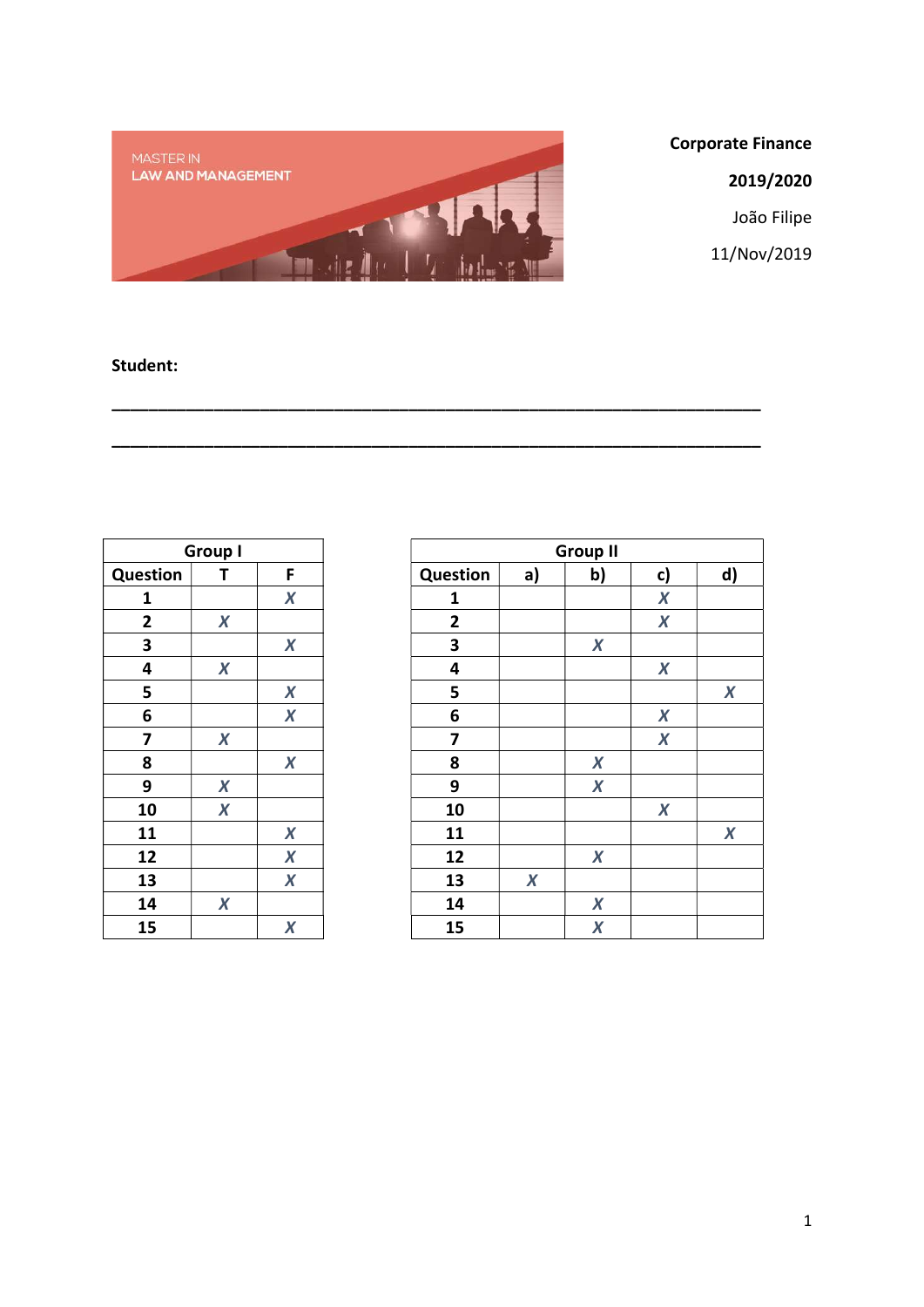### Group I

#### Mark in the answer grid on page 1 whether each statement is true or false.

- 1. A company's shareholders face less risk than its debtholders.
- 2. Credit granting processes should always include a debtor's credit assessment, which includes, among others, the analysis of the company's economic and financial ratios.
- 3. The principle used to determine the current price of a security consists on estimating the cash flows expected to be generated in the future by this security, followed by the calculation of their future value.
- 4. All else constant, the interest earned on a deposit with simple interest is smaller than or equal to the amount on interest earned on a deposit with compounded interest.
- 5. Usually agents are risk averse, which means they are not willing to accept risk in their investments
- 6. The investment by a European resident in American Treasury Bonds is considered a risk free investment as those securities are rated AAA, the best possible credit assessment rating.
- 7. An investment fund is a financial instruments that result from raising funds from numerous investors, which constitute an autonomous pool of assets, managed by specialists who invest it in securities or other assets
- 8. The concept of time value of money refers to the fact that the resources used by companies to control its cash holdings should be accounted as expenses by companies.
- 9. The difference between the gross interest rate and the net interest rate is the effect of taxes.
- 10. The main advantage of using common size financial statements is that they allow to easily compare companies with very different sizes.
- 11. A zero-coupon bond is a bond that provides no return to its holders.
- 12. Options and linked bank deposits are very similar financial products as they both depend on the value of an underlying asset.
- 13. The value of assets already owned by the company and that are currently not being used should not be considered when analyzing investment projects as they do not represent an incremental investment to be done by the company.
- 14. When analyzing several mutually exclusive investment projects, the use of the internal rate of return as decision method may lead to a different decision than the use of the net present value.
- 15. The use of debt as a source of financing by companies always increases the value of that company.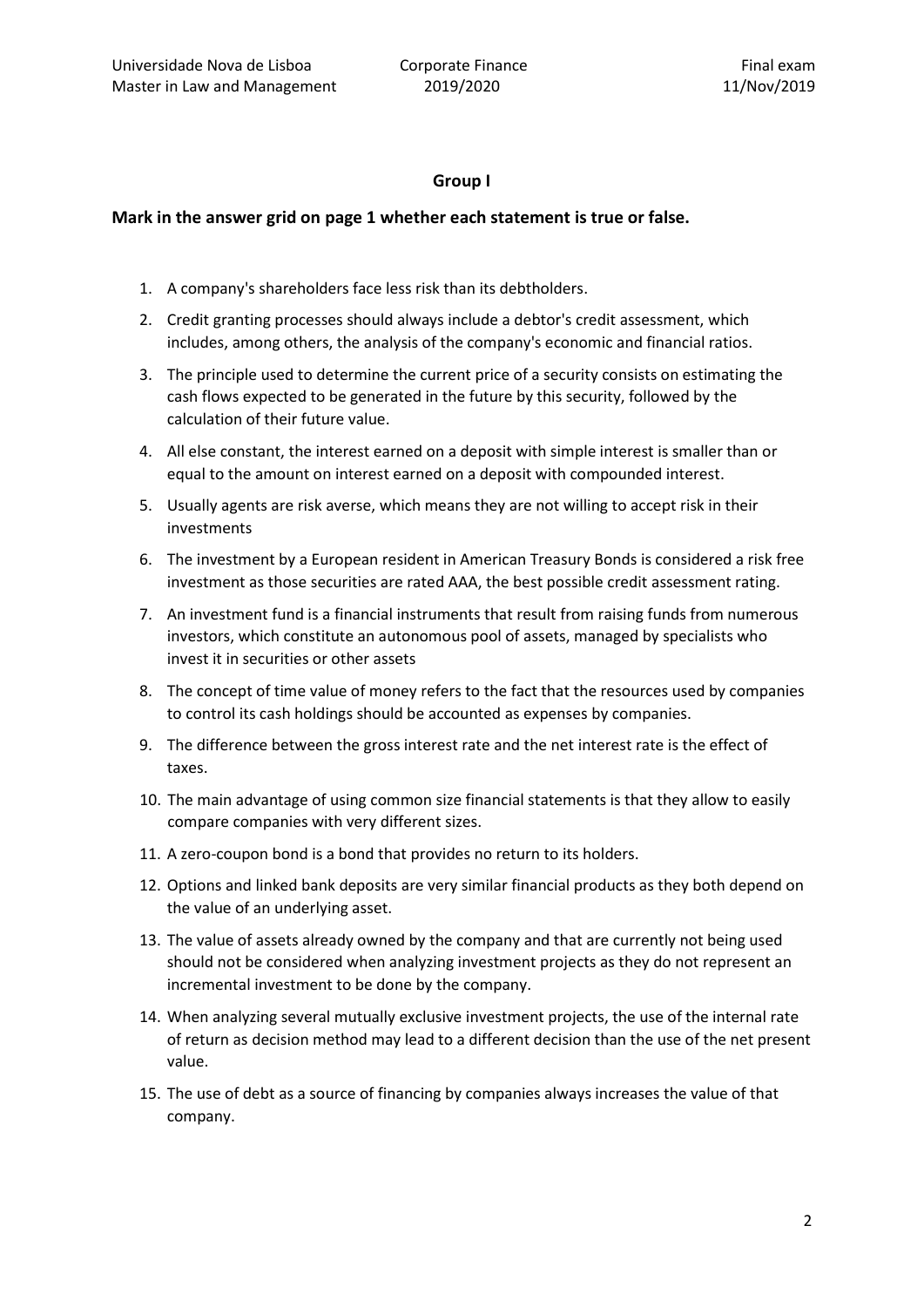## Group II

# Mark in the grid on page 1 the answer that you think is right for each question. If you identify more than one right answer, select the most comprehensive one.

- 1. Which of the following applies to the owners' equity of a company?
	- a. Have a defined maturity date
	- b. The company guarantees a return (dividend) to its holders
	- c. Include, among others, the profits retained by the company
	- d. Represents the cash available for the company to use in the next 12 months
- 2. A company is facing a nonrecurring cash need due to the payment of vacation subsidies to its employees that will happen next week. What should the company do to solve this situation?
	- a. New financing through equity, i.e. issuance and sale of new shares
	- b. Contracting a 10 year bank loan
	- c. Use a line of credit
	- d. Postpone the payment of amounts to Social Security which are due tomorrow
- 3. In a capital lease:
	- a. The company that uses the asset (lessee) has legal ownership of the leased asset
	- b. All responsibilities resulting from the use of the asset belong to the lessee
	- c. The lessee's need for the asset is usually temporary
	- d. All the above
- 4. Complete the following statement: "Factoring with recourse presents…
	- a. more risk for the company being financed and, thus, is more expensive. "
	- b. less risk for the company being financed and, thus, is more expensive. "
	- c. more risk for the company being financed and, thus, is less expensive. "
	- d. less risk for the company being financed and, thus, is less expensive. "
- 5. What is the present value of a cash collection of 5 000 Euros that will occur two years from now, considering a discount rate of 1%?
	- a. 5 100,50 Euros
	- b. 5 000,00 Euros
	- c. 4 950,50 Euros
	- d. 4 901,48 Euros
- 6. To assess investment projects fully or partially financed with debt, companies shall:
	- a. Compute the adjusted net present value, by adding to the net present value computed assuming full equity financing the value created by debt
	- b. Use the cash flows assuming full equity financing and adapt the discount rate, using the WACC (weighted average cost of capital) instead of the full equity one
	- c. Both approaches are valid
	- d. None of the above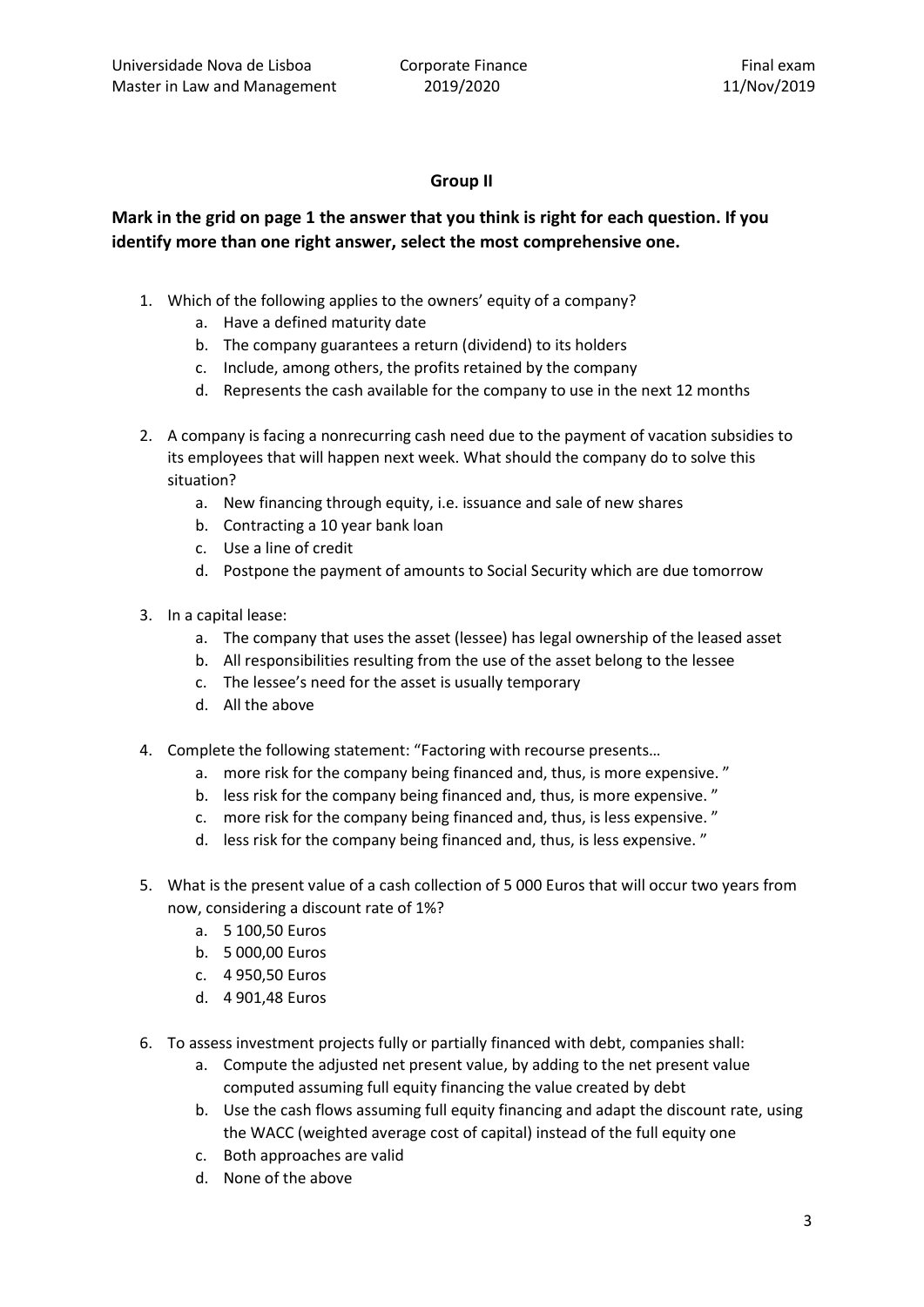- 7. If an investors believes that a certain share will be priced at 25 Euros on 31/Dec/2019 he may be interested in buying today an European type option/warrant on that share with maturity date 31/Dec/2019 and an exercise price of:
	- a. 26 euros if it is a call option/warrant
	- b. 24 euros if it is a put option/warrant
	- c. 24 euros if it is a call option/warrant
	- d. None of the above
- 8. The dividend yield on shares is
	- a. The total return obtained by the shareholders
	- b. The return obtained by the shareholders due to the dividends paid by that share
	- c. The return obtained by the shareholders due to the change in the price of the shares between the moment of the purchase and the moment of the sale
	- d. None of the above
- 9. Forward interest rate are
	- a. interest rates contracted today for deposits that start today
	- b. interest rates contracted today for deposits that will start in the future
	- c. explicitly presented in the yield curve
	- d. not possible to exist in perfect markets
- 10. Which of the following statements is true for a 200 000 euro bank loan with constant installments?
	- a. The outstanding debt is always 200 000 euros
	- b. The total amount of each installment is decreasing over the lifetime of the loan
	- c. The amount of interest paid on each installment is decreasing over the lifetime of the loan
	- d. The reimbursement amount paid on each installment is decreasing over the lifetime of the loan.
- 11. The yield to maturity of a bond
	- a. Measures the return demanded by investors to buy that bond
	- b. Increases when the price of the bond decreases
	- c. Corresponds to the discount rate used to compute the price of the bond
	- d. All the above